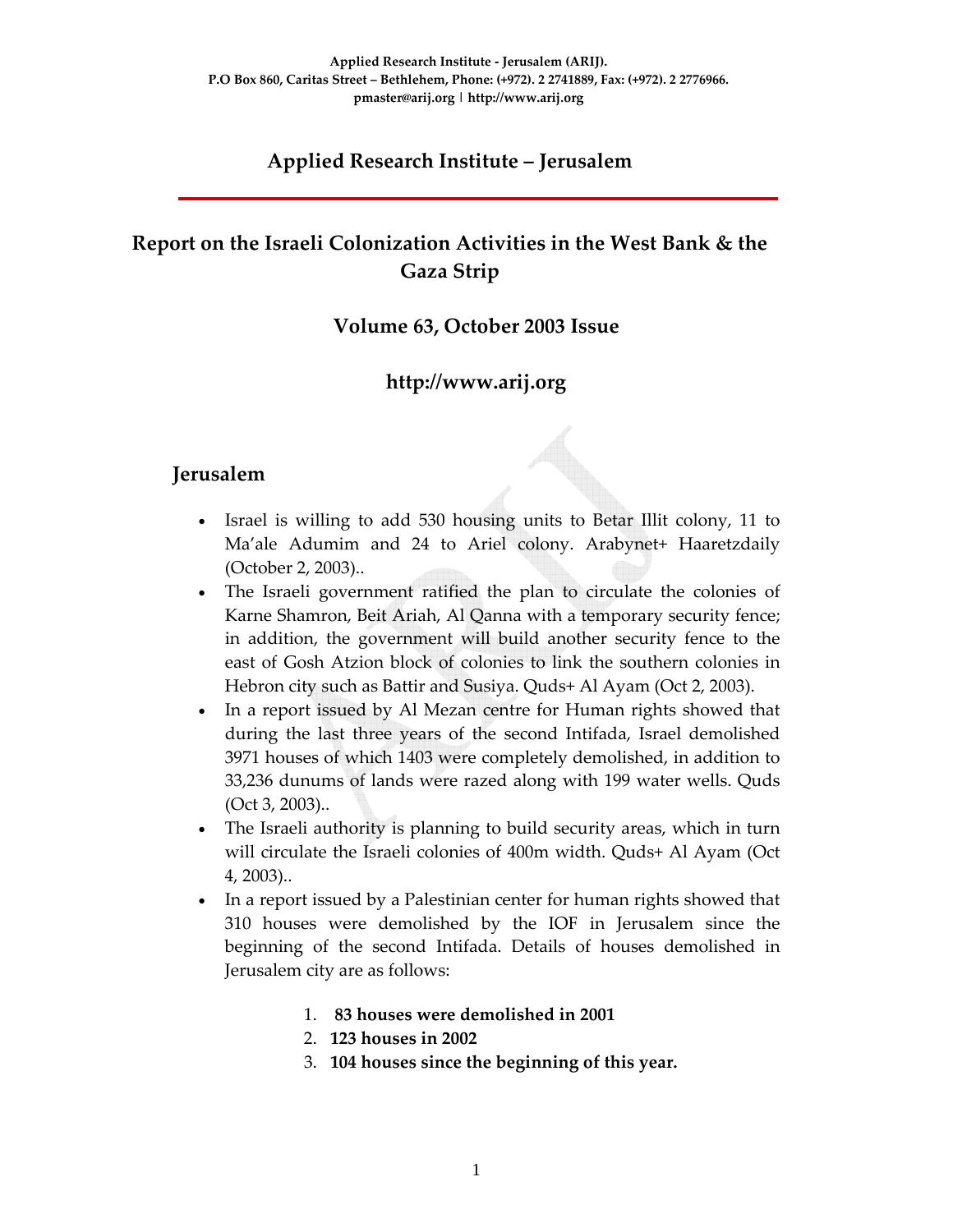Not forgetting to mention that there is 6000 housing units are threatened to be demolished under the pretext of not having building permits in Jerusalem city. Quds (Oct 4, 2003).

- According to the Israeli plans, the path of the Segregation Wall to be built in Al 'Azzariya village, east of Jerusalem city, will cut the Martyrs cemetery in the village into two parts, besides devouring hundreds of dunums from the northern part of the village to connect Ma'ale Adumim colony with Jerusalem city at favor of expanding "E1" project. Quds (Oct 4, 2003).
- Since the beginning of this year, Israel published construction tenders to add 1364 new housing units to the colonies located to the west of the Segregation Wall path in the West Bank. Al Ayam (Oct 5, 2003).
- The Israeli troops demolished the house of Ahmad Abu Shafe' in Silwan neighborhood without pre‐notification under the pretext of not having building permits after forcing the seven dwellers of the house to evacuate it under the threat of weapons. Wafa (Oct 8, 2003).
- More than 51 houses and commercial stores were demolished in Negev since the beginning of the second Intifada in addition to a number of Mosques under the pretext of not having building permits. Quds (Oct 10, 2003)..
- Jerusalem court center rejected the appeal handed by Jerusalem Municipality and residents of Jabal Al Mukabbir regarding the evacuation from 60 dunums of lands confiscated by the IOF for colonization project. Quds (Oct 10, 2003)..
- 'Aterat Kohonaim, a religious Jewish Committee started constructing a house in the Islamic neighborhood in the old city of Jerusalem, memorializing the first Jewish settler who was killed in the old city in the year 1936. Quds (Oct 12, 2003).
- The Israeli Authorities started constructing a 4m height Segregation Wall between Nertzva colony and the Arabic Shnar neighborhood in Al Lid city inside the Israeli borders. Quds (Oct 13, 2003).
- The Israeli Supreme court issued an order prohibiting the construction of the Segregation Wall on lands of Sur Bahir village. According to the military order, 134 dunums of agricultural lands cultivated with Olive trees are threatened to be razed and will result in separating the village into two parts and keep the 1000 inhabitants of the western‐ southern neighborhood outside the borders of the Segregation Wall path. Quds (Oct 13, 2003).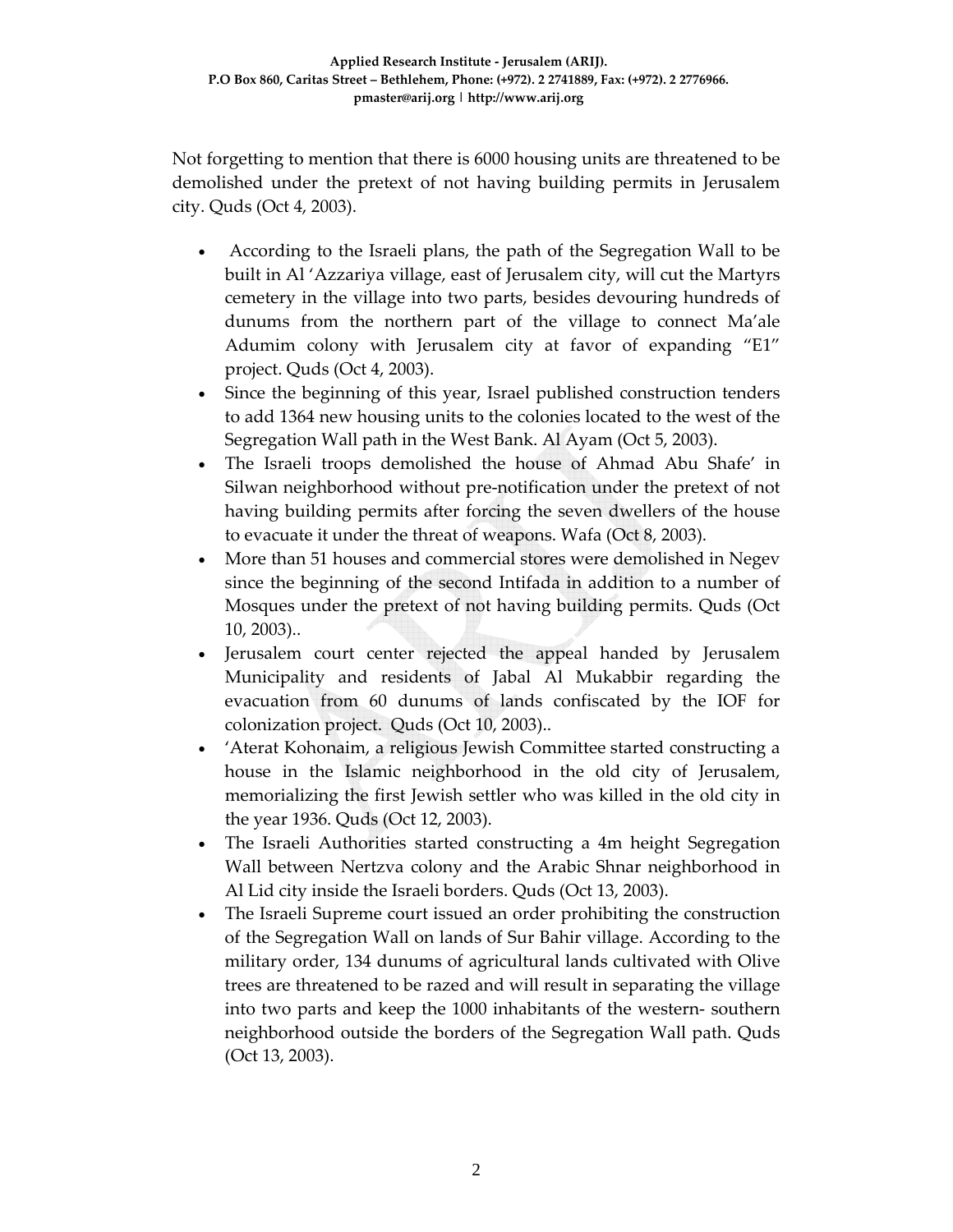- The IOF handed tens of families in the unrecognized villages in Negev demolition orders conducted under the pretext of being unlicensed. Wafa (Oct 13, 2003).
- The 8km Segregation Wall Israel is willing to construct on the lands of As Sawahira El Sharqiya city will devour 400 dunums of the lands and uproot thousands of trees. Quds (Oct 19, 2003).
- Israeli Occupation bulldozers razed up 200 dunums of agricultural land of Al Sawahra Al Sharqeia in occupied east Jerusalem and uprooted approximately 500 olive trees. Lands belong Muhammad, Ahmad, 'Atta Allah 'Abed 'Atta Allah I'wesat, Omar Suliman, Muslim, Yousef 'Ali Abu Hussein and Mas'oud Abu Hussein at favor of the Segregation Wall path. IPC+ Wafa (Oct 21, 2003).
- The IOF demolished the house of Faris Abu Tarboush in Wad El Ni'am village in the Negev under the pretext of not having building permits, displacing 7 dwellers. Not forgetting to mention that the IOF handed the resident a demolition order before two weeks. Wafa (Oct 21, 2003).
- The IOF demolished a two-storey house under construction in Dahiyat El Salam "Inata El Jadeda" northeast of Jerusalem city. Houses belong to Muhammad Khader 'Abed El Jawad and Lafi 'Eid. Moreover Jerusalem Center for Social and Economical rights announced that 107 houses were demolished in Jerusalem since the beginning of the second Intifada until recently. Al Ayam (Oct 23, 2003).
- The Israeli bulldozers demolished the wall that surrounds a house in Al Qasaba neighborhood in Beit Hanina city under the pretext of not having building permits. Moreover seven families in the same neighborhood got restraining orders from Jerusalem central court for delaying the demolition orders until the 15th of November 03. Quds (Oct 23, 2003).
- The IOF demolished a building composed of two apartments which belongs to Rafiq Ahmad Abu Sninah in Beit Hanina city conducted under the pretext of being unlicensed, not forgetting to mention that the resident received the demolition order month ago. Quds (Oct 24, 2003).
- The Israeli ministry of building and construction published tenders to construct 153 new housing units in Karne Shamron colony in Nablus district and another 180 housing units in Giv'at Zeev colony built on the lands of Al Jeb village northwest of Jerusalem city. Quds+ Al Ayam (Oct 24, 2003).
- The Reconciliation court in Jerusalem issued an order preventing the demolition of 7 houses in Qatana village northwest of Jerusalem city owned by Al Faqeh and Yasser families conducted under the pretext of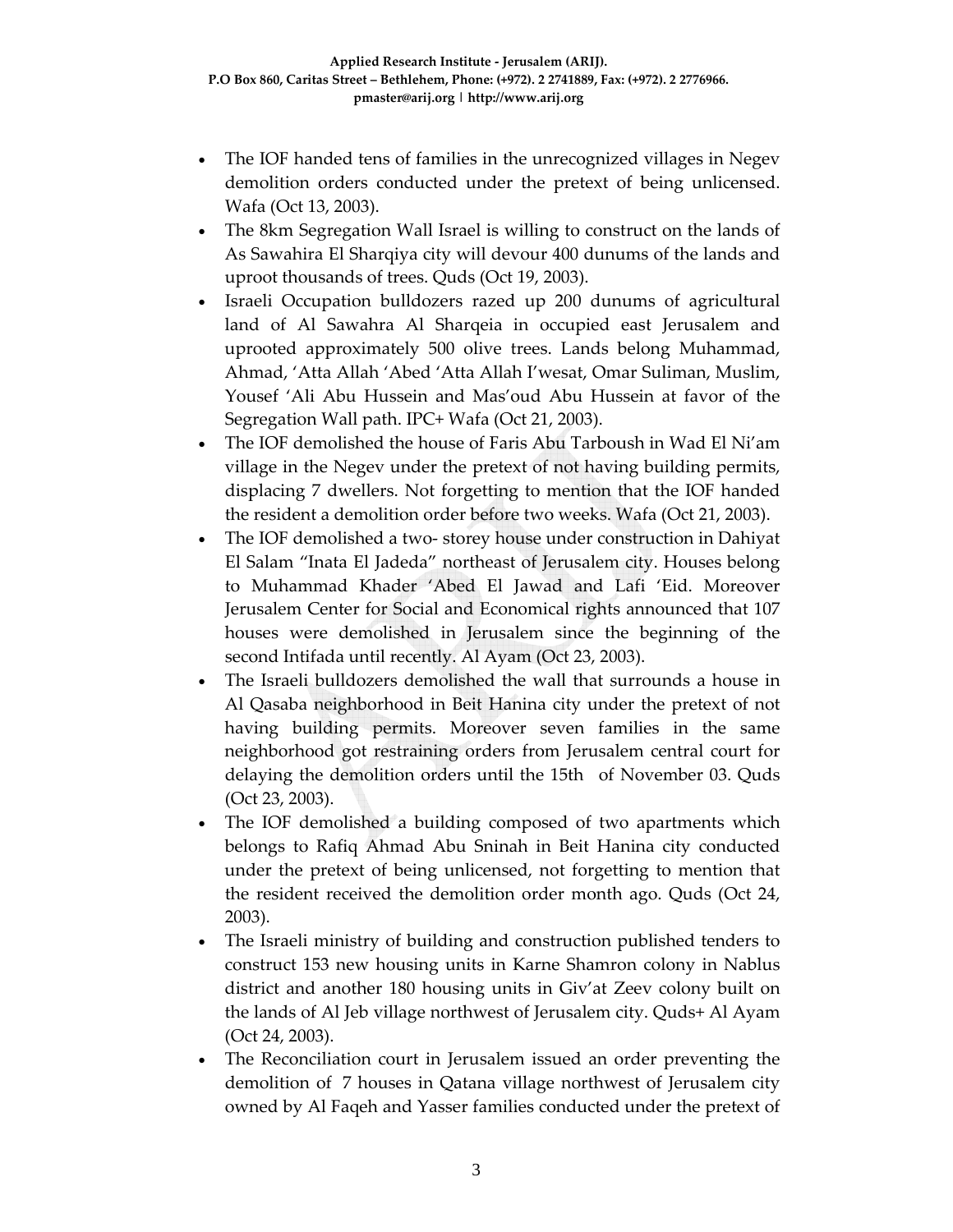absentee properties and not having building permits. Quds (Oct 25, 2003).

- An Israeli plan to construct a new part of Segregation Wall at the eastern part of the West Bank in the Jordan valley; as a result, Ariel colony will be included inside of the path borders. Quds (Oct 25, 2003).
- The final Segregation Wall path in the West Bank will include Ariel, Kdumim, Kfar Shamron, Kfar Azion, Ofrem and Giv'at Zeev colonies; as a result, 70,000 Palestinian citizens are to be isolated and 80% of the Israeli colonists will be inside the new borders. Moreover, two parts of the Segregation Wall will be constructed near Bon Gorion Airport; the first near the Armistice Line (Green Line). and the second is 9km width inside the Palestinian lands. Quds+ Al Ayam (Oct 25, 2003).
- The Jerusalem court center judged the resident Muner Ahmad 'Assi Al A'war in Silwan city a penalty of NIS 50,000 conducted under the pretext of not having building permits. The resident was given a deadline till the 26th of October 03 to get a license or else the house will be demolished. Quds (Oct 27, 2003).
- The Ministry of Defense decided to transfer 8 of the outposts in the West Bank into town ships and they are: Matzpeh Karmim, Maghron, Naveh Iriz, Harsha, Bani Kock, Ibi Nahal, 'Ash‐hal and Sherit Heem. Quds (Oct 28, 2003).
- Israel is planning to construct a 3m high of Segregation Wall centered in Al Quds‐ Ramallah Street. Almost 60000 Palestinian dwellers of Al Ram, Jabal Al Sumoud, and Dahiyat El Barid will be completely isolated as Israel considers them part of the West Bank. Quds (Oct 29, 2003).

# **Qalqilyah**

- The IOF handed landlords of Kafr Ra'i village military orders preventing them from reaching their agricultural lands located near the Segregation Wall till the 22nd of this month; Wafa (Oct 1, 2003).
- The IOF took over the house of Nizar Al Fara located in the southern part of Qalqilyah district turning it to a military watch point. Quds (Oct 12, 2003).
- In a daily report issued by the Ministry of Agriculture, the IOF took over 28 pieces of land in Qalqilyah governorate. Quds (Oct 13, 2003).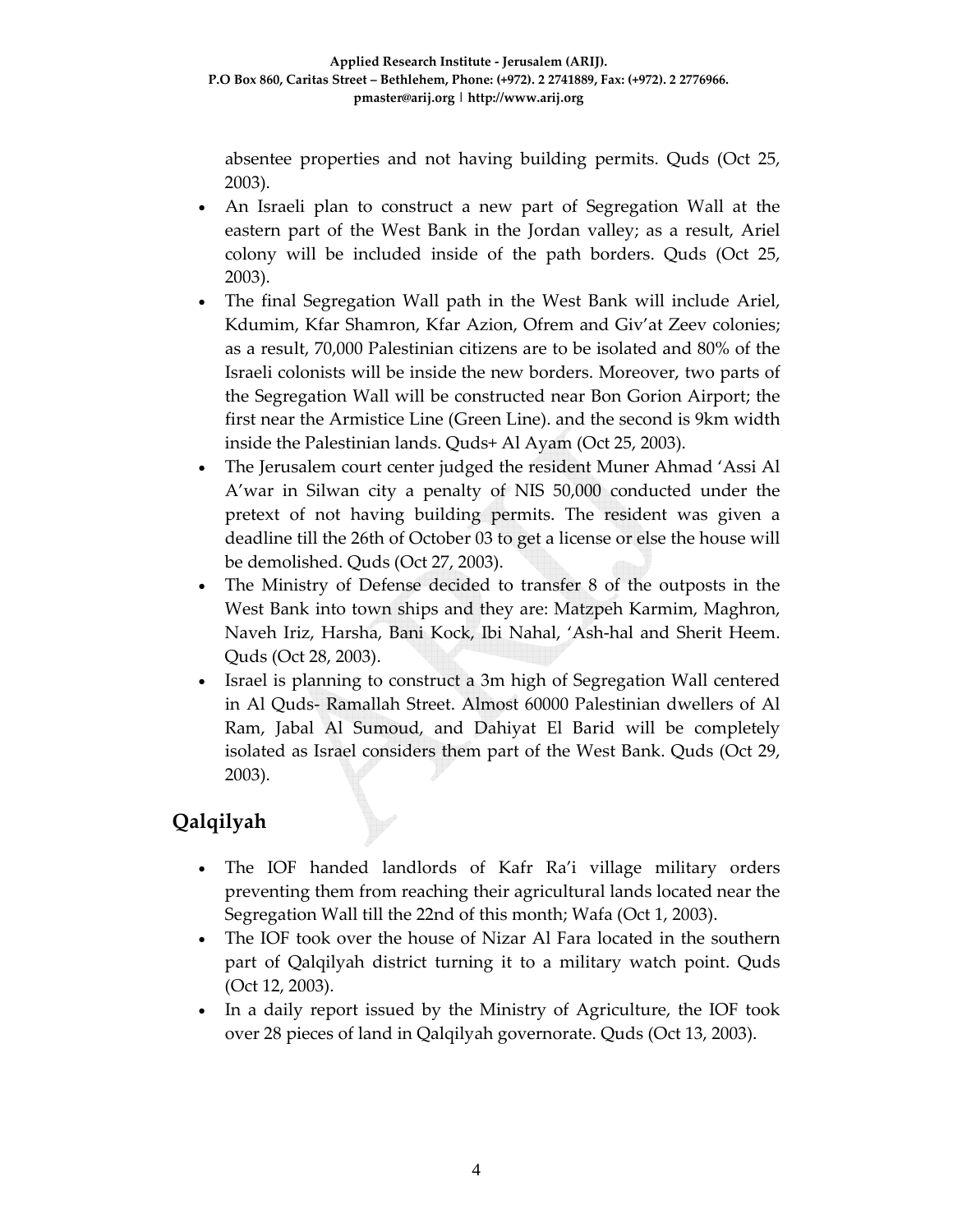### **Jenin**

- The IOF demolished the house of Martyr Hanadi Jradat in Jenin city displacing 8 dwellers and also demolished the house of Amjad Ahmad Issa Obayde in Zububa village northwest of Jenin city turning it to a heap of rubble. Quds (Oct 6, 2003).
- The IOF handed the owners of 10 Commercial stores demolition orders under the pretext of being unlicensed in Barta'a Esh Sharqiya village. In addition, 70 of the Commercial stores in the village are threatened to be demolished. Ouds (Oct 10, 2003).
- The IOF dynamited a number of commercial stores in Jenin city; among the residents, Yousef Zohair and Al Mugheir family were known. Wafa (Oct 22, 2003).
- The IOF demolished the house of Amjad Al 'Obaidy in Zububa village located 1km away from 'Askar camp. Quds (Oct 29, 2003).
- The Israeli military administration issued military orders to demolish 13 houses in Al Aqaba village near Jenin city at favour of constructing the eastern part of the Segregation Wall. Al Ayam (Oct 29, 2003).

### **Tulkarm**

• Resident 'Abed Omar from Al Jarwshiya city north of Tulkarm district was forced to evacuate his two-storey house and his 50 dunums of lands because of the Segregation Wall that is being built in the area. Quds (Oct 11, 2003).

#### **Nablus**

- The Segregation Wall path Israel willing to construct on the lands of 'Aqraba village southeast of Nablus city will devour 85% of the lands owned by Zeid Mahmmoud Zayed, Basem Salim Daleh, Saleh Mahmmoud Bani Maneh, Muhammad Ibrahim Mayadma, Majdi Ref'at, Muhammad Zayed Al 'Aqrobawi, Fath Allah Yousef Al Sous, Jamil Lafi, 'Aqel Hassan Daleh, 'Aref Ma'rouf Marashdeh and 'Abed Ahmad Kaskous. Quds (Oct 8, 2003).
- The IOF demolished the house of Ahmad El Safadi in 'Urif village near Nablus city causing sever damages to other 5 neighbouring houses in the area. Wafa (Oct 10, 2003).
- Colonists of Shavi Shamron colony put fire in 12 dunums of lands cultivated with Olive trees in Khalet Al Bireh in An Naqura region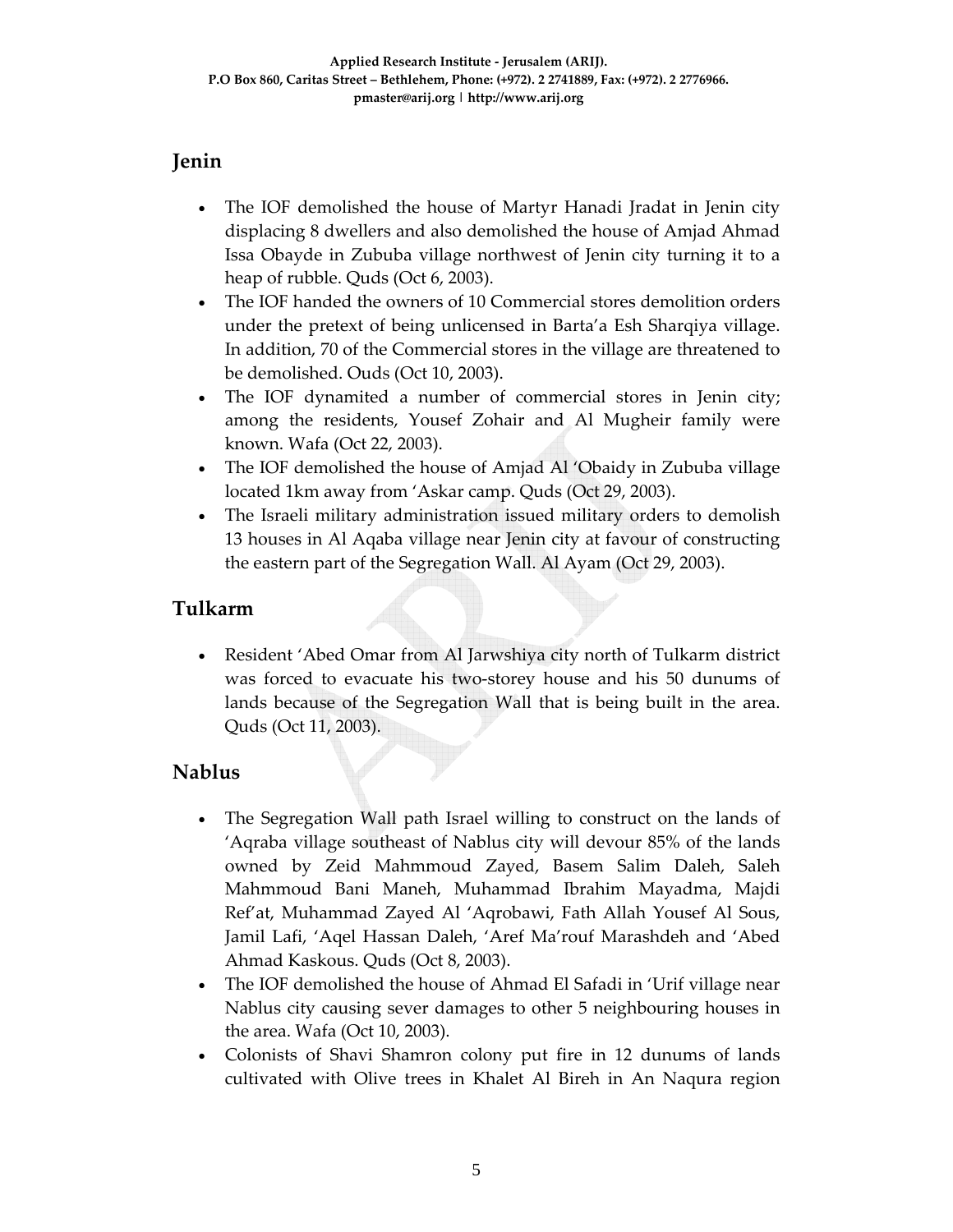northwest of Nablus city. Lands belong to Abu Hashish family. Quds (Oct 16, 2003).

- The Israeli bulldozers continued razing tens of dunums of agricultural land near Immanuel colony in Wad Qana in Dier Istiya city southwest of Nablus city. Lands belong to S'oud Ahmad Khalaf. Thousands of dunums of lands cultivated with Vegetables in Wad Qana are also threatened to be razed due to its closeness to the above mentioned colony. Quds + Al Ayam (Oct 17, 2003).
- Colonists of Yizhar aggressed on lands of 'Einyabous village near Nablus district and uprooted 200 Olive trees. Quds (Oct 28, 2003).

### **Hebron**

- The IOF started constructing a new military road of 300m length and 10m width in Al Buareh lands near Kharisena colony, east of Hebron city. The road is to connect the main street of Al Buareh city with road 60. As a result, 200 dunums of lands cultivated with Olive and Almond trees are to be isolated inside the borders of the above mentioned colony. Lands belong to Jaber, At Talhamy and Abu Karsh families. Wafa (Oct 1, 2003).. See Photos of Kharsina colony.
- The Israeli bulldozers continued razing 100 dunums of lands from the 300 dunums confiscated last year in 'Arab El Ramadin district south of Hebron city owned by Al Sha'our family to expand Sensana colony. Quds (Oct 6, 2003).
- The Israeli Authorities handed residents of Al Bwareh and Al Beqaiy'a areas in Hebron city military orders to confiscate 67 dunums of land cultivated with grapes, owned by Jaber and sultan families. The confiscation process is at favor of expanding the borders of Kharsina and Qiryat Arba' colonies, whereas the main reason behind this process is to take over 3000 dunums from Khalet Al Natsh, Al Bwareh, Khalet Al Dabe', Khalet Al Sanabil and Wad Al Ghrous lands. Quds (Oct 10, 2003).
- The IOF put fire into more than 70 dunums of land cultivated with 1200 Olive trees, in Idhna town west of Hebron city near the green line. Lands belong to:

| Owner                     | Number of<br>uprooted<br>trees |  |  |    |    |
|---------------------------|--------------------------------|--|--|----|----|
| Ahmad Isma'il As Salamiya | 80                             |  |  |    |    |
| Ahmad 'Abed El Fatah      |                                |  |  | As | 85 |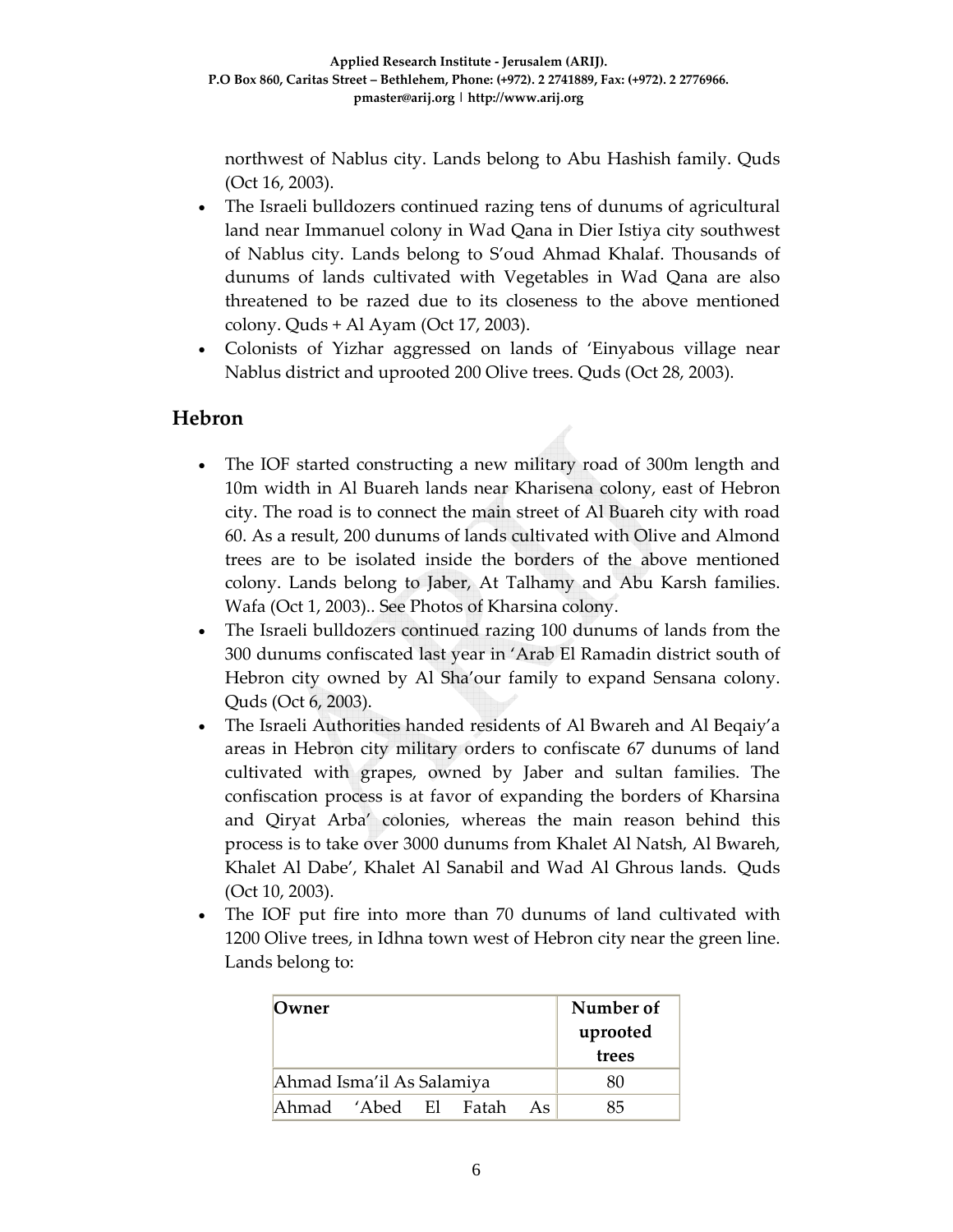| Salamiya                     |     |  |  |  |  |  |  |  |
|------------------------------|-----|--|--|--|--|--|--|--|
| 'Abed El Fatah Muhammad As   | 75  |  |  |  |  |  |  |  |
| Salamiya                     |     |  |  |  |  |  |  |  |
| Mustafa Muhammad As Salamiya | 75  |  |  |  |  |  |  |  |
| Sami Muhammad As Salamiya    | 75  |  |  |  |  |  |  |  |
| Muahmmad Yousef T'aymeh      | 77  |  |  |  |  |  |  |  |
| 'Azmi Ahmad As Salamiya      | 120 |  |  |  |  |  |  |  |
| Najeb Ahmad As Salamiya      | 80  |  |  |  |  |  |  |  |
| Khalid Ahmad As Salamiya     | 80  |  |  |  |  |  |  |  |
| S'oud Mahmmoud As Salamiya   | 80  |  |  |  |  |  |  |  |
| Majed Ahmad As Salamiya      | 85  |  |  |  |  |  |  |  |
| Salim An Natah               | 80  |  |  |  |  |  |  |  |
| Rebhi Mahmmoud As Salamiya   | 85  |  |  |  |  |  |  |  |
| Muhammad Isma'il 'Asfour     | 83  |  |  |  |  |  |  |  |
| Fadil Ahmad As Salamiya      | 81  |  |  |  |  |  |  |  |
| Muhammad Fadil Tmaizi        | 70  |  |  |  |  |  |  |  |
| Quds (Oct 15, 2003).         |     |  |  |  |  |  |  |  |

- The Israeli bulldozers razed some agricultural lands in the southern and western parts of Hagai colony, to the south of Hebron city, at favour of expanding the colony borders. Lands belong to families of Dura city and Al Rehiya village southwest of Hebron city. On the other hand, the IOF continued razing lands alongside Al Fawar camp‐Dura junction to replace the earth‐red checkpoint with Iron Gate and to construct a military point. As a result, the IOF will isolate the southern part: As Samu', Yatta, Al Rehiya and Al Fawar from the northern one and Dura city. Wafa (Oct 16, 2003).
- The Israeli Authorities issued a military order to close more than 50 Commercial stores in Hebron city including Amman‐Cairo Bank at least for six months. Quds (Oct 18, 2003).
- The IOF demolished three-storey house composed of 6 apartments owned by the family of Shadi Ghaleb Abu Shkhadim in Al Hawouz area to the west of Hebron city, displacing 10 dwellers. Wafa+ Arabynet (Oct 22, 2003).
- The Israeli colonists in Wad Al Nasara in Hebron city are trying to take over the land of Mahmmoud Al Butti Jaber for colonization purposes. Al Ayam (Oct 22, 2003).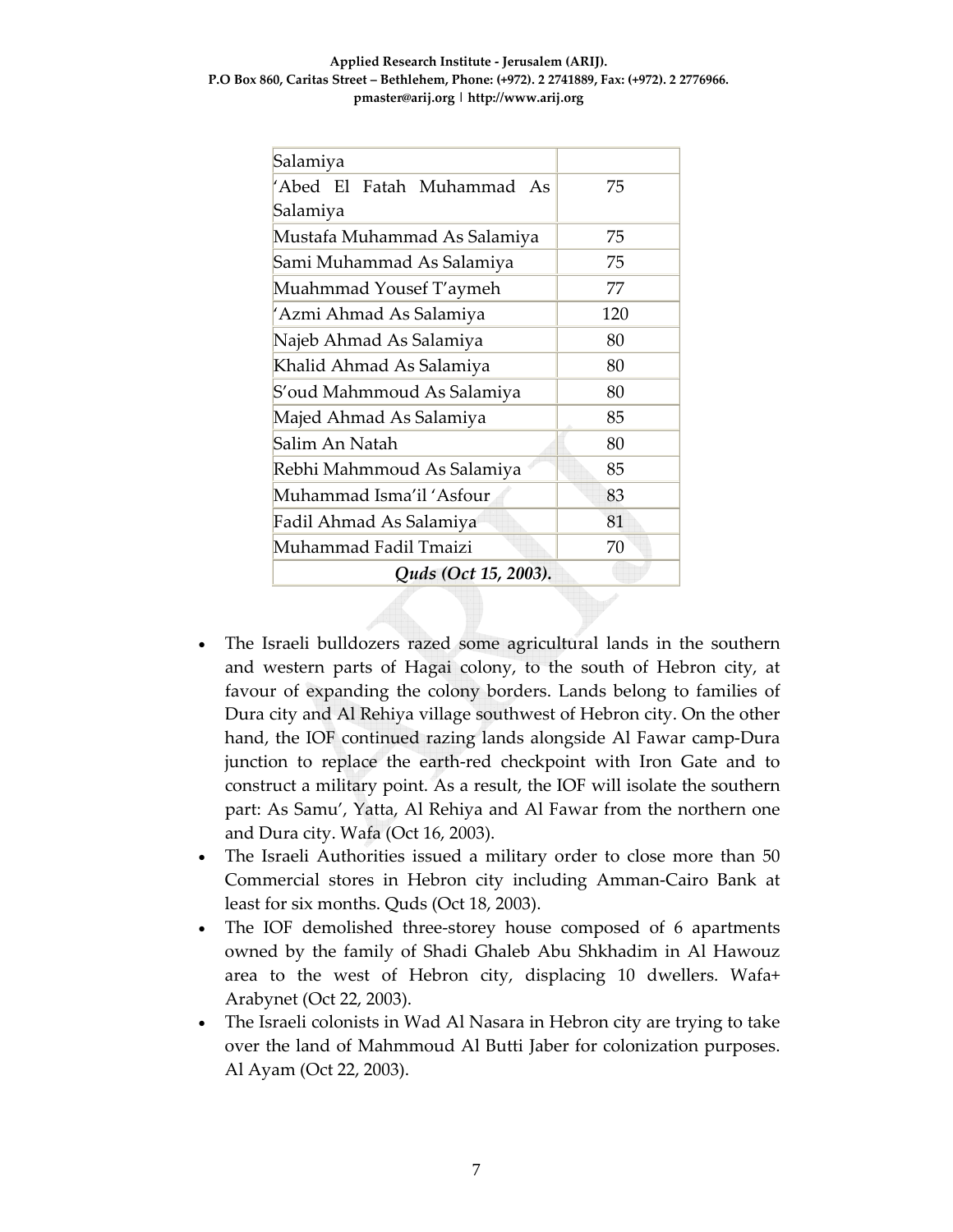- The IOF dynamited the two‐storey house of Martyr Rafiq Muhammad Qnaybe in Hebron city, causing severs damages to a nearby apartment. In addition, the IOF demolished the walls that surround the houses of 'Atef and Bassam Abu 'Aysha and razed lands in Tel Al Romaida area near Ramat Yeshay outpost. Wafa (Oct 23, 2003).
- The high committee for land defence announced that the IOF surveyed more than 70 dunums of lands near Kharesina colony at favour of new expansion process in the north-eastern part of Hebron city, and to erect a new bypass road to the south of the above‐mentioned colony. Lands belong to: Al Qemary, Da'na, I'sali, Marar and Al Hadad families. Al Ayam (Oct 27, 2003).
- The IOF took over the house of Radi Hamid Abu 'Aysha and transferred it into military barrack in Tel Rumida neighbourhood, at the same time the IOF closed the door entrances of three houses with cement blocks to provide security to the nearby outposts and military bases. Houses belong to 'Atef Abu 'Aysha, Wahid Al Muhtasib and Metlaq Ghanim. Al Ayam (Oct 31, 2003)..

#### **Bethlehem**

- The Land Defence Committee in Bethlehem governorate announced that 46733 dunums of lands were confiscated since the beginning of the second Intifada until August 2003 and almost 4673 trees were uprooted. Al Ayam (Oct 8, 2003).
- The Israeli bulldozers razed 4 dunums of lands cultivated with Olive trees in Al Mashahed area west of Hussan village to erect a military post; in addition, some areas were also razed in Al Nu'man and Al Khas villages east of Beit Sahour city to continue constructing the Segregation Wall path in the area. Wafa (Oct 9, 2003).
- Application Tenders to build 530 housing units in Betar Illit colony west of Bethlehem district. Quds (Oct 11, 2003).
- The IOF broke into the Shepherds TV in Bethlehem city causing severe damages to the properties. Quds (Oct 21, 2003).
- The Israeli bulldozers started razing 36 dunums of land in the northern part of Bethlehem city according to the military order issued on the 7th of August 2003 at favour of constructing the "1750m length and 8m height" Segregation Wall. Quds (Oct 21, 2003).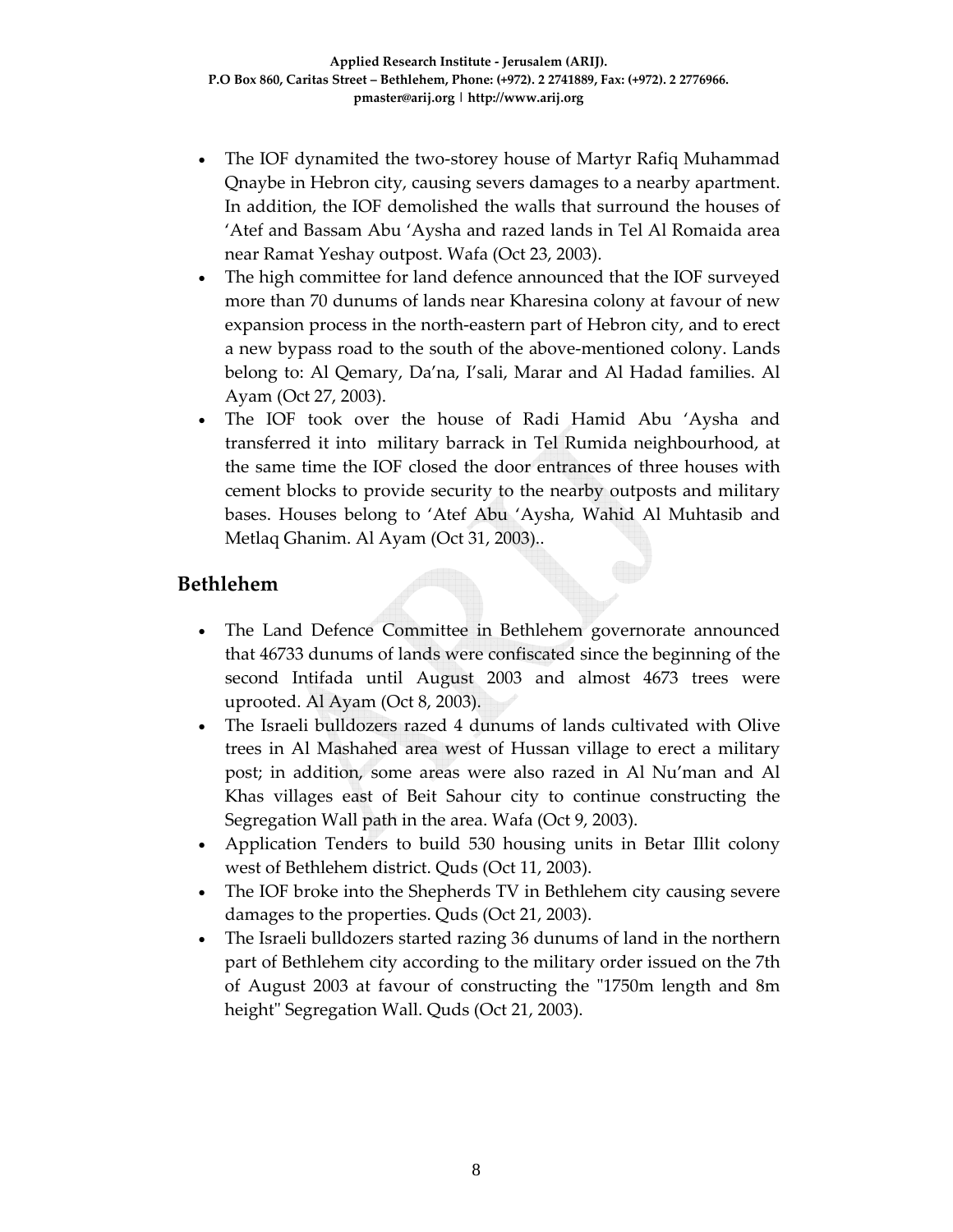### **Gaza**

- The Israeli bulldozers staged into block (O) south of Rafah city under heavy barrage of gunfire and completely demolished 24 houses and severely damaged another house in the area. Houses belong to Abu Ghali, Al Habibi, Al Arja, Abu Jazar, Al Basyouni, Shaqfa, Saqer and Al 'Abasi families. IPC+ Wafa (Oct 1, 2003).
- The IOF staged 400m into Al Mahata district east of Deir El Balah city and demolished the house of Muhammad Abu Mghasseb house. In addition, the Israeli bulldozers destroyed a workshop and razed three dunums of agricultural land cultivated with Olive and palm trees owned by Darweesh Abu Areef. IPC+ Arabynet+ Wafa (Oct 2, 2003).
- Since the beginning of the second Intifada, the IOF demolished 900 houses on the Palestinian‐Egyptian borders and caused sever damages to other 2500 houses. Al Ayam (Oct 2, 2003).
- In a report issued by the State Information Service (SIS) showed that Israel caused the demolition of 950 houses and partially damaged another 300 at favor of constructing the Segregation Wall south of Rafah city; whereas, another 3000 houses were severely damaged at favor of constructing the Security fence on the Palestinian‐Egyptian borders. Quds (Oct 3, 2003).
- The Israeli bulldozers staged into As Satr El Gharbi north of Khan Yunis city under heavy barrage of gunfire and razed 10 dunums of lands cultivated with Olive trees and green pepper owned by Salman, Khalil and Mahmmoud Al Astal. Al Ayam (Oct 3, 2003).
- The Israeli bulldozers staged into Al Brazil neighborhood east of Rafah city and demolished the two‐storey house of Nadem Al Akhras. In addition, the IOF burned the house of Muhammad Hegazi in Dwar Zu'rub region, causing severe damages to the house. Quds (Oct 4, 2003).
- The IOF demolished the house of Munther Qurneita in Al Remal neighborhood and shelled on the house of Murshed Shahin in Al Burij neighborhood causing severe damages to the properties. Quds (Oct 5, 2003).
- The IOF staged into Zu'rub neighborhood in Rafah city and partially demolished the house of 'Abed Rabou Barhoum located 70m away from the Palestinian‐ Egyptian borders. Quds (Oct 5, 2003).
- The IOF partially demolished the house of Mahmmoud Abu Samra east of Deir Al Balah city near Kfar Daroum colony. Quds (Oct 7, 2003).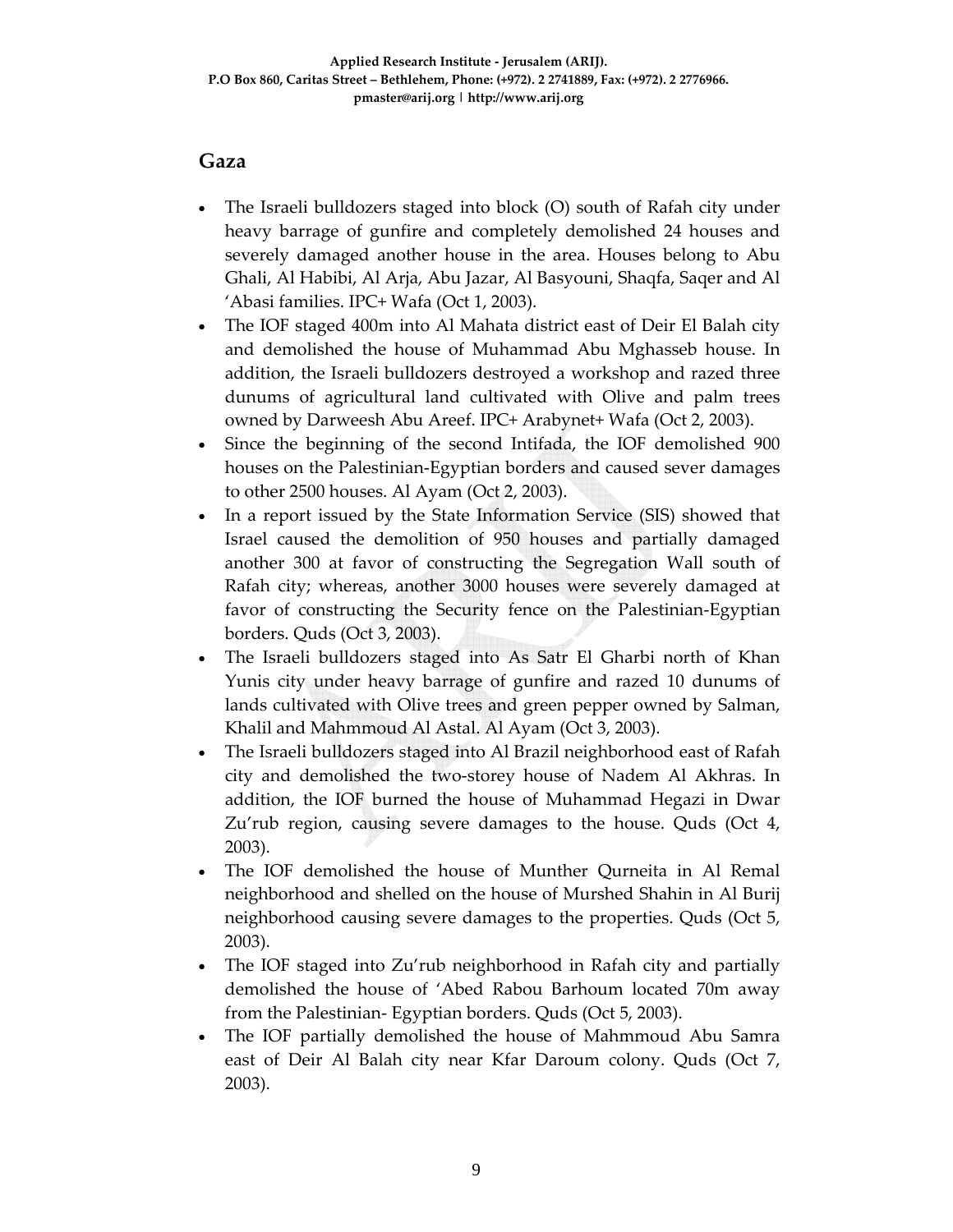- The Israeli bulldozers razed 100 dunums of agricultural land cultivated with Tomato's, Cucumber, Citrus and Olive trees in Rafah city with another plastic houses in Al 'Atatra area north of Beit Lahiya city owned by 'Abed El Hadi Dhayer and Zeiad Al Omari. Quds (Oct 7, 2003).
- The Israeli bulldozers razed 11 houses in Al Salam neighborhood south of Rafah city. The houses of Salah Diab, Jum'a Abu Jazar, Musa Muafi, Nihad S'oud were known. Quds+ Wafa (Oct 7, 2003).
- The Israeli bulldozers staged into Al Salam neighborhood and razed 70 dunums of lands cultivated with Olive trees owned by Sha'th, Abu Jazar and Kawar' families. In addition, the IOF demolished the wall of Al Fallah Mosque and the wall of Salim 'Abedin house in the area. Al Ayam (Oct 7, 2003).
- The IOF constructed two military bases on the way to Al Salam neighborhood. The first was constructed near the northern part of the junction between Al Salam neighborhood and Salaheden Street, and the second was constructed over 15 dunums of land in the southern part of Al Salam Neighborhood. Al Ayam (Oct 7, 2003).
- The IOF took over the house of Ibrahim Al 'Mour west of Salaheden street south of Khan Yunis city transferring it to a military barrack Wafa (Oct 7, 2003).
- The IOF demolished the three-storey house of Martyr Hafez Subeh in Al Salam neighborhood southeast of Khan Yunis city. Al Ayam (Oct 8, 2003).
- The Ministry of agriculture assured that 160 dunums of agricultural land cultivated with Fruits and Palm trees were razed during the last three days in Rafah city; In addition to razing of hundreds of plastic houses cultivated with Vegetables. Wafa (Oct 8, 2003).
- The Israeli bulldozers staged into Al 'Raybeh region north of Rafah city under heavy barrage of gunfire and demolished the two‐storey house of Muhammad Dihlez without pre‐notification; thus, displacing 13 dwellers. Wafa (Oct 9, 2003).
- The IOF shelled on the Palestinian houses in Tel El Sultan and Zu'rub neighbourhoods located on the Palestinian‐Egyptian borders west of Rafah city causing the burning of Shehdeh Zu'rub house and a farm owned by Jaser Barhoum. Al Ayam (Oct 9, 2003).
- The Israeli troops staged into the southern and western parts of Al Nasr neighbourhood and razed tens of dunums of agricultural land cultivated with Olive and Almond trees owned by Sha'th family. Al Ayam (Oct 9, 2003).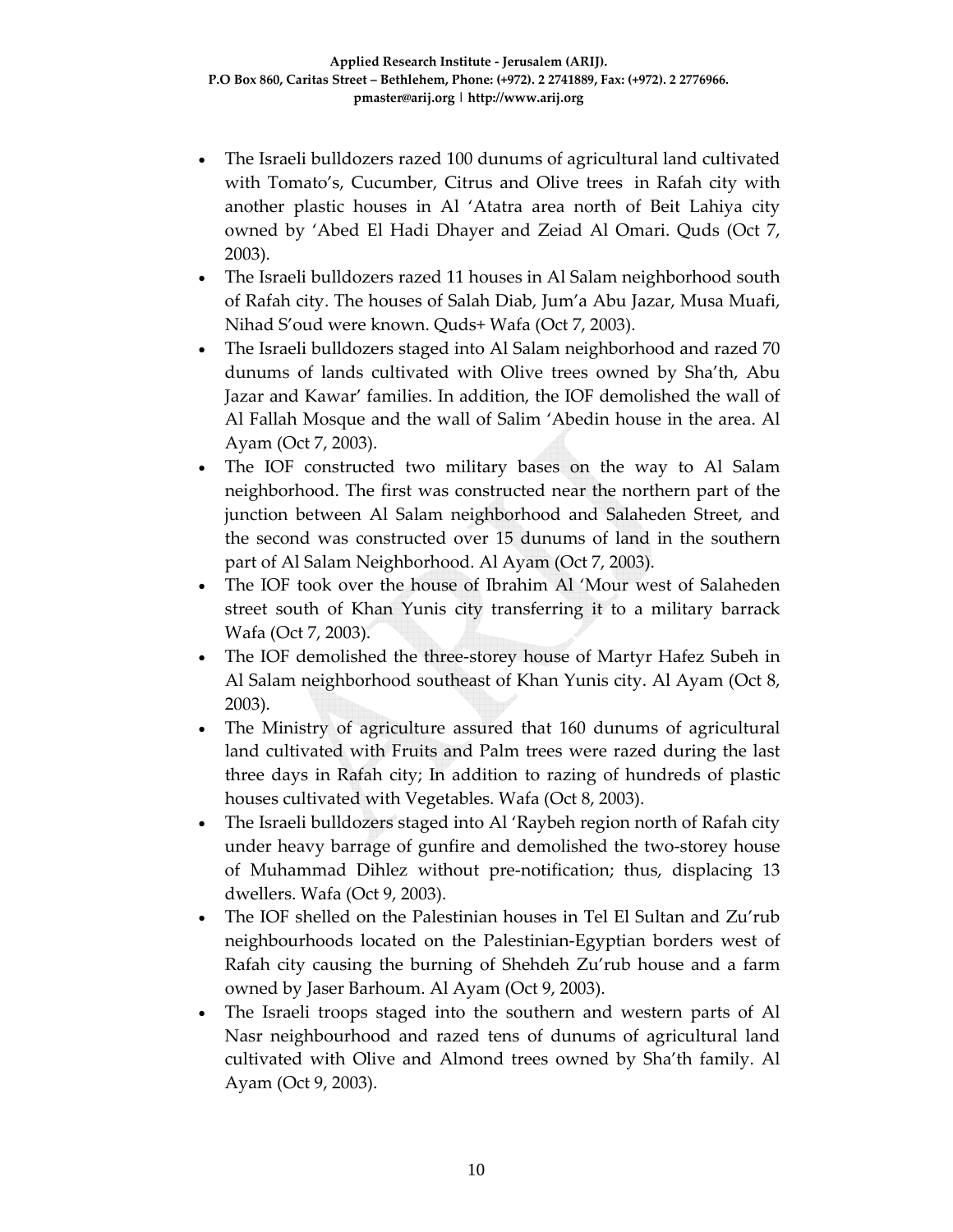- The Municipality of Khan Yunis announced that the Israeli bulldozers razed more than 30 dunums of lands on the two sides of Salahedin Street; in addition to razing of 200 dunums of Olive farms from lands located alongside Muraj Street. Quds (Oct 9, 2003).
- The IOF continued razing the agricultural lands in Sufa area in Rafah governorate. The razed the following agricultural lands:
	- 1. 10 dunums of agricultural land cultivated with Olive trees owned by Yousef Al 'Mour
	- 2. 2 dunums of agricultural land cultivated with Almond trees owned by Musa Al 'Mour
	- 3. 7 dunums of agricultural land cultivated with Olive trees owned by Isma'il 'Ashour
- In addition the Israeli bulldozers uprooted 150 Olive trees owned by 'Abed Allah and Muhammad Al 'Mour. Wafa (Oct 10, 2003).
- Since the beginning of the second Intifada, the Israeli bulldozers uprooted more than 15000 Olive trees cultivated in 1000 dunums of lands in Muraj, Al 'Atatra, Umm Nasr and Musabah areas in Rafah governorate. Not forgetting to mention that another 1000 dunums of land are threatened to be razed in Sufa and Al Shula areas east of Rafah. Quds (Oct 10, 2003).
- The IOF staged into Zu'rub neighbourhood on the Palestinian-Egyptian borders and Oraybah region west and north of Rafah governorate and demolished the house of by Muna Ad Dabas. Al Ayam (Oct 10, 2003).
- The Israeli bulldozers staged into Rafah city south of Gaza Strip and took over the houses of Majdi Abu Ouf, Abu Hassan Hamad and Muhammad Al Bana, turning them to military barracks. Quds (Oct 11, 2003).
- The IOF staged into Zu'rub region west of Rafah city under heavy barrage of gunfire and demolished the houses of 'Abed Rabou Barhoum and Mahrous Ad Dabas. Wafa (Oct 13, 2003).
- The Israeli bulldozers staged into Rafah governorate and completely demolished more than 114 houses and caused severe damages to another 117 houses conducted under the pretext what they refer to "Uncover arms‐smuggling tunnels". Quds (Oct 14, 2003).
- The Israeli bulldozers staged hundreds of meters into Qizan El Najjar region southeast of Khan Yunis city, razed vast areas of agricultural lands, and demolished the wall, which surrounds the house of Zeiad El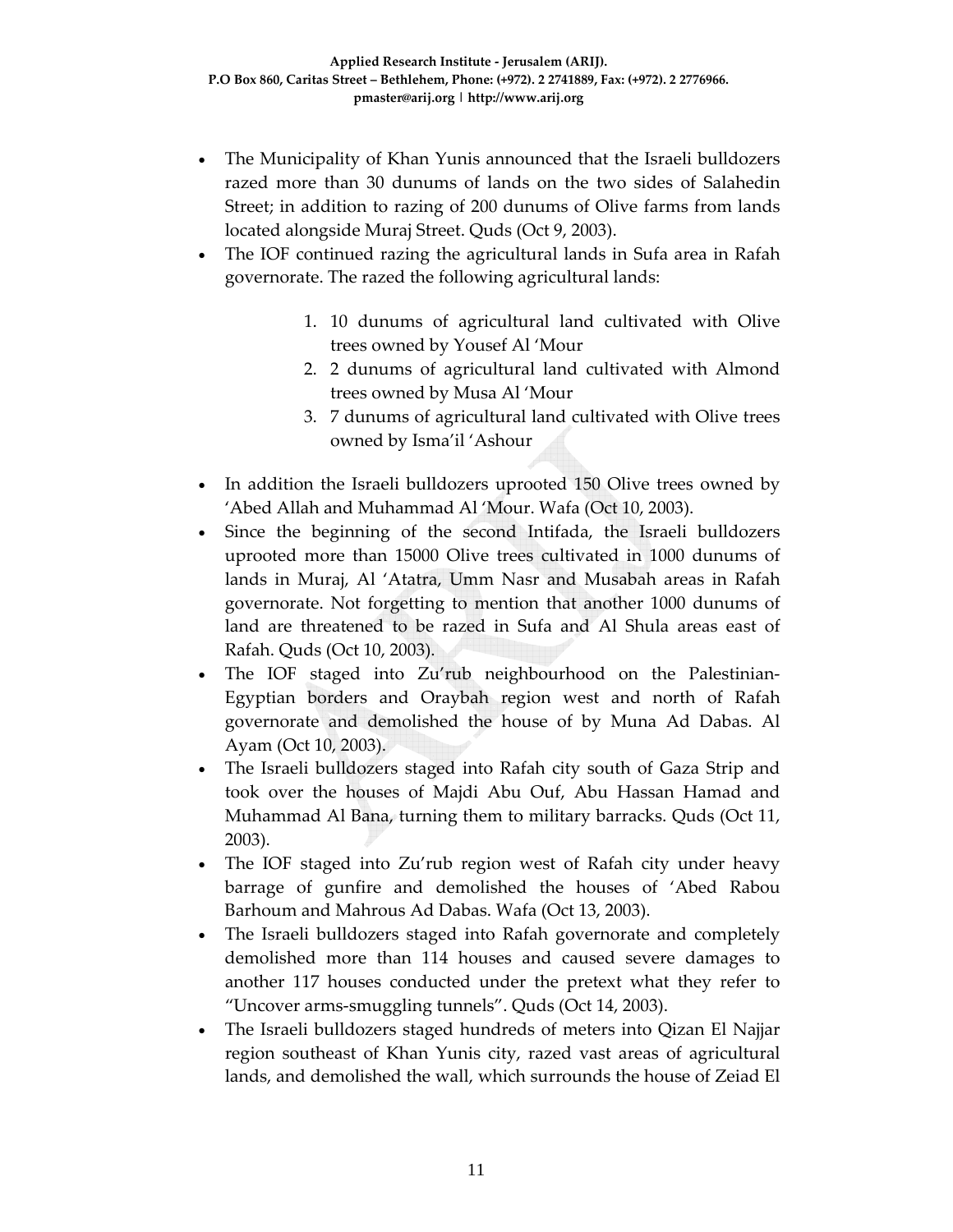Najjar, causing severe damages to the properties and lands. Al Ayam (Oct 14, 2003).

- The Israeli troops staged 400m into Al Mahata region; razed a numbers of agricultural lands and uprooted fruitful trees owned by Abu Samra, Wadi, Shahin and Abu 'Uref families. In addition, the IOF partially demolished the gas station owned by Mahmmoud Abu Samra. Wafa (Oct 14, 2003).
- The Israeli bulldozers staged into Al Salam neighbourhood in Rafah, razed 10 dunums of agricultural lands and demolished seven houses. The houses of Jihad Al Sha'ir, Khalil Al 'Ikir and 'Ala' Al 'Ikir were known. Wafa+ Quds (Oct 14, 2003).
- The Israeli bulldozers staged into the South-eastern party of Khan Yunis city and razed 300 dunums of agricultural land cultivated with Tomatoes and cucumber alongside Sufa Street; in addition to uprooting of thousands of fruitful trees. Razed Lands belong to Abu Khamash, Al 'Mour, Abu Mo'amar, Al Ma'arev, Al Masri and Abu 'Ashour families. Quds (Oct 15, 2003).
- The IOF staged into east of Deir Al Balah city and demolished an old house owned by 'Aref Abu Menfe. In addition, the IOF bombed the door entrances of a number of houses owned by 'Ala' Abu El Kheir, Ahmad Az Zuray'I, Nawaf Abu 'Waymer, Saher Al Atrash and 'Ali Abu Qasem. Moreover, the Israeli bulldozers razed Olive and Palm trees, which belong to Muhammad Abu Menfe and Mahmmoud Abu Samra. Al Ayam (Oct 15, 2003).
- The IOF constructed a new road to the north of Al 'Ayadi tower east of Gaza city, at the same time, the IOF put Cement blocks on Salahedin Street preventing cars from travelling north or south of the city. Quds (Oct 16, 2003)..
- The IOF dynamited the three-storey house of Martyr Ahmad Abu Na'ja in Al Brazil neighbourhood in Rafah governorate. Quds (Oct 19, 2003).
- The IOF completely demolished 4 houses in Al Salam neighbourhood southeast of Khan Yunis city and partially demolished another three. In Al Barazil neighbourhood, seven houses were completely demolished and two were severely damaged. Another 5 houses were demolished in Al Nasr neighbourhood in Rafah governorate in addition to 15 dunums of agricultural land were razed by the Israeli bulldozers. Quds (Oct 20, 2003).
- The Israeli bulldozers razed 1000 dunums during the last ten days in Rafah governorate. Quds (Oct 20, 2003).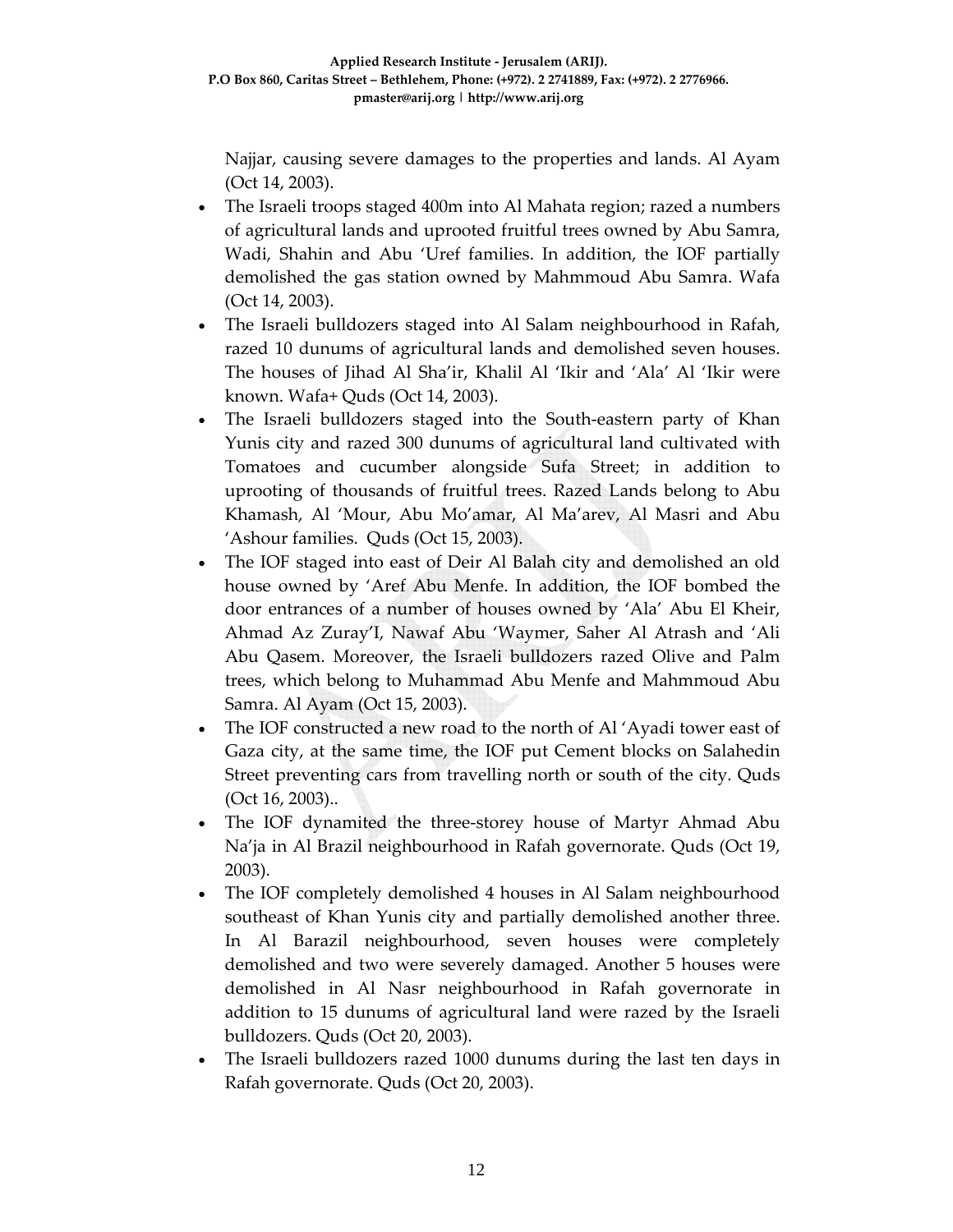- Governor of Rafah city, Mr. Muhammad Al Agha announced that the IOF completely demolished 32 houses, partially destroyed 161 houses and another 320 houses were severely damaged in the last invasion into Rafah governorate. Quds (Oct 21, 2003).
- The IOF demolished the two-storey house of Mushtaha family in Al Shaga'iya neighborhood east of Gaza city and another house owned by 'Abdou family in Asha'af neighborhood in the same area. Quds (Oct 21, 2003).
- The IOF burned the house of Mahmmoud Abu El 'Einan in the area of Al Sultan checkpoint. Wafa (Oct 21, 2003).
- The Israeli bulldozers in the last invasion to Al Salam neighborhood southeast of Khan Yunis razed more than 250 dunums of agricultural land and uprooted more than 300 Olive trees. Al Ayam (Oct 21, 2003).
- The IOF demolished the three‐storey house of Subhe Abu Ne'ma in Rafah city, displacing six families. Al Ayam (Oct 21, 2003).
- The IOF staged into Abu Maraziq area west of Al Qarara region to the north of Khan Yunis city, demolished the Cement factory and razed the agricultural lands owned by Al 'Abadleh family. Wafa (Oct 23, 2003).
- The Israeli bulldozers staged into Jabaliya city and razed 15 dunums of agricultural land cultivated with Olive and Citrus trees owned by Janid and Al Zein families. Al Ayam (Oct 24, 2003).
- The Israeli troops staged into Yibna refugee camp on the Palestinian-Egyptian borders and continued razing the agricultural lands at favour of constructing military watch points. Al Ayam (Oct 24, 2003).
- The Israeli bulldozers staged into Al Qarara and Al Sater El Gharbi areas in Khan Yunis city and razed 50 dunums of agricultural land cultivated with Olive and Palm trees owned by Al Astal and Al Agha families. The IOF also demolished the Cement factory, which belongs to Ghassan Al 'Abadleh and took over the four‐storey house of 'Abed El Karim turning it to a military barrack. Quds+ Al Ayam (Oct 24, 2003).
- The IOF staged into Al Zahra' city near Natzarim colony to the south of Gaza city and dynamited three residential buildings owned by al‐ Zhafer Contracting Company and were in the final stages of construction. Each building was composed of 13 floors, each of which had 4 apartments; the total number of apartments that were destroyed is 156. A number of neighboring houses and buildings were also damaged in the explosion. In addition to the demolition of a Palestinian Police station and two building towers. Not forgetting to mention that the Israeli Supreme Court rejected the appeal presented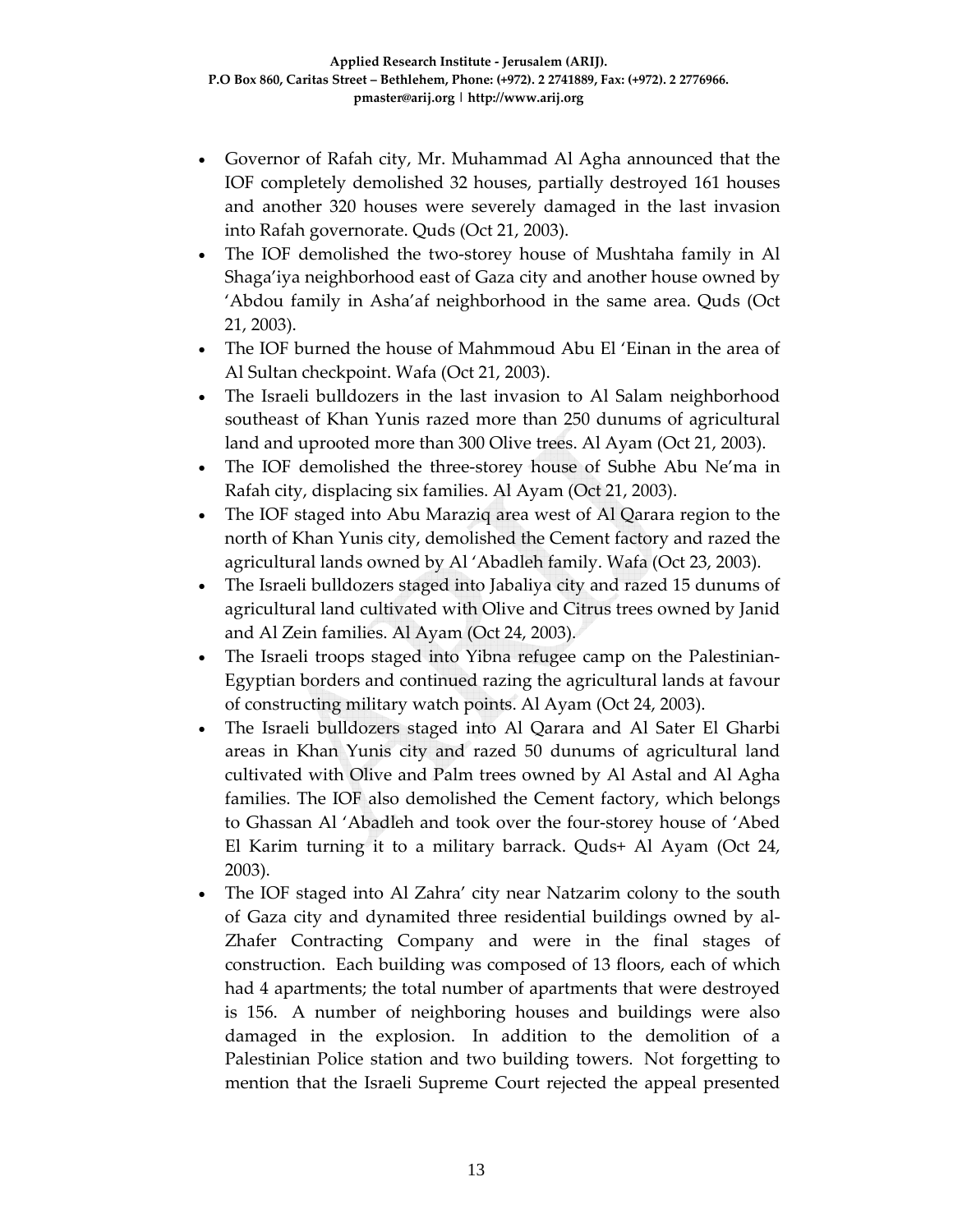by the Palestinian centre for Human rights (PCHRGAZA). to freeze the demolition order. Quds (Oct 27, 2003).

- The Israeli bulldozers staged hundreds of meters into Al Sater El Gharbi area in Khan Yunis city south of Gaza Strip; demolished the house of Zeiad 'Abed El Ghafour, razed wide agricultural lands, uprooted tens of trees and razed several numbers of plastic houses which belong to Khadra Al Astal and Zeiad 'Abed El Ghafour. Wafa (Oct 28, 2003).
- The IOF razed 20 dunums of lands cultivated with Vegetables, Olive and Palm trees in Al Rabwat Al Gharbiya area to the north of Khan Yunis city. Lands belong to 'Abed Al Hamid, Suliman Al Astal, Omar Al Astal and 'Abed El Agha. Al Ayam (Oct 29, 2003).
- The Israeli bulldozers staged 200m into Rafah city south of Gaza Strip and demolished uninhabited house in the area. Quds (Oct 30, 2003).
- The Israeli bulldozers and under heavy barrage of gunfire staged into Al Salam neighbourhood on the Palestinian‐Egyptian borders and demolished the house of Martyr Samir Abu El Su'oud. Al Ayam (Oct 31, 2003).

#### **Ramallah**

- The Israeli troops uprooted 700 Olive and Almond trees in Al Mugheir village near Ramallah governorate under the pretext of providing protection for colonists. Trees owned by Khaled 'Asaf, Saleh Abu 'Ali and 'Abed El Rahman Sa'id. Wafa+ IPC+ Al Ayam (Oct 7, 2003).
- The Israeli Supreme Court issued an order to demolish the house of prisoner Asma Hamed from Silwad village, to the north of Ramallah district. Quds (Oct 10, 2003).
- A new military order to confiscate 104 dunums of lands from Rafat village south of Ramallah district at favour of constructing a new military base; thus reinforcing security for the Segregation Wall path and Ofar camp in the area. Quds + Al Ayam (Oct 24, 2003).
- Israeli land surveyor group backed by IOF troops started surveying 2000 dunums of lands from Al Midiya village and another 300 dunums of lands from Ni'lin and Badras villages to the west of Ramallah district to construct two parts of the Segregation Wall east of Na'lin village and another one near the Armistice Line (Green Line).. Quds (Oct 30, 2003).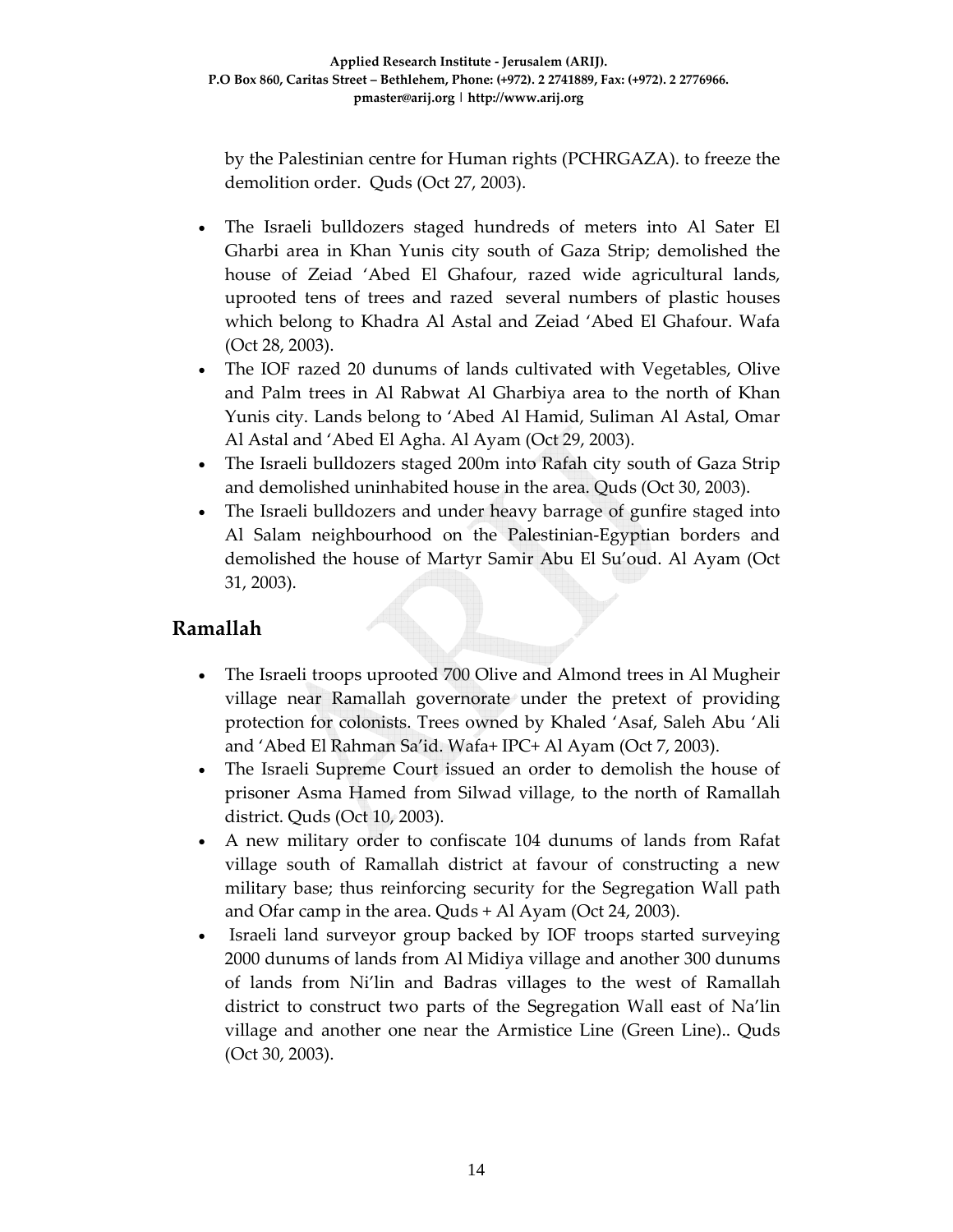# **Salfit**

- Some Israeli colonists aggressed on 70 dunums of agricultural lands and set fire in 400 Olive trees in Az Zawiya village west of Salfit district. Lands belong to 'Atta Muhammad Hussein Shqeir. Al Ayam (Oct 16, 2003).
- Israel is willing to transfer 164,783 dunums of lands in the area between the Segregation Wall and the Armistice Line (Green Line). to military zones; thus, is 42,000 Palestinian citizens would be isolated. Quds (Oct 28, 2003).

# **Jericho**

• In a daily report issued by the Ministry of Agriculture showed that the IOF handed landlords military orders to evacuate their lands located near the Israeli colonies in a maximum duration of 45 days. (Oct 13, 2003).

| Governorate      | (Dunums).<br><b>Land</b><br>Confiscated | Threatened<br><b>Land</b><br>(Dunums) | Trees<br>Uprooted | Houses<br>Demolished | $\overline{c}$<br>demolished<br>Threatened<br>Houses<br>be |
|------------------|-----------------------------------------|---------------------------------------|-------------------|----------------------|------------------------------------------------------------|
| Gaza             | 857                                     | 1000                                  | 8855              | 200                  | $\boldsymbol{0}$                                           |
| Ramallah         | 104                                     | 2300                                  | 700               | $\theta$             | $\mathbf{1}$                                               |
| Jerusalem        | 200                                     | 400                                   | 500               | 5                    | $\mathbf{1}$                                               |
| Salfit           | $\mathbf{0}$                            | $\boldsymbol{0}$                      | 400               | $\theta$             | $\overline{0}$                                             |
| <b>Bethlehem</b> | 40                                      | $\boldsymbol{0}$                      | 80                | $\boldsymbol{0}$     | $\overline{0}$                                             |
| Jericho          | $\mathbf{0}$                            | $\overline{0}$                        | $\overline{0}$    | $\boldsymbol{0}$     | $\overline{0}$                                             |
| Hebron           | 67                                      | 3270                                  | 1200              | 5                    | $\overline{0}$                                             |
| Tulkarem         | $\boldsymbol{0}$                        | 50                                    | $\mathbf{0}$      | $\boldsymbol{0}$     | $\overline{2}$                                             |
| Tubas            | $\boldsymbol{0}$                        | $\boldsymbol{0}$                      | $\boldsymbol{0}$  | $\theta$             | $\boldsymbol{0}$                                           |
| Qalqilyia        | $\theta$                                | $\boldsymbol{0}$                      | $\overline{0}$    | $\boldsymbol{0}$     | $\theta$                                                   |
| <b>Nablus</b>    | $\overline{0}$                          | $\boldsymbol{0}$                      | 440               | $\mathbf{1}$         | $\overline{0}$                                             |
| Jenin            | $\overline{0}$                          | $\boldsymbol{0}$                      | $\overline{0}$    | 3                    | 13                                                         |
| <b>Total</b>     | 1268                                    | 7020                                  | 12175             | 214                  | 17                                                         |